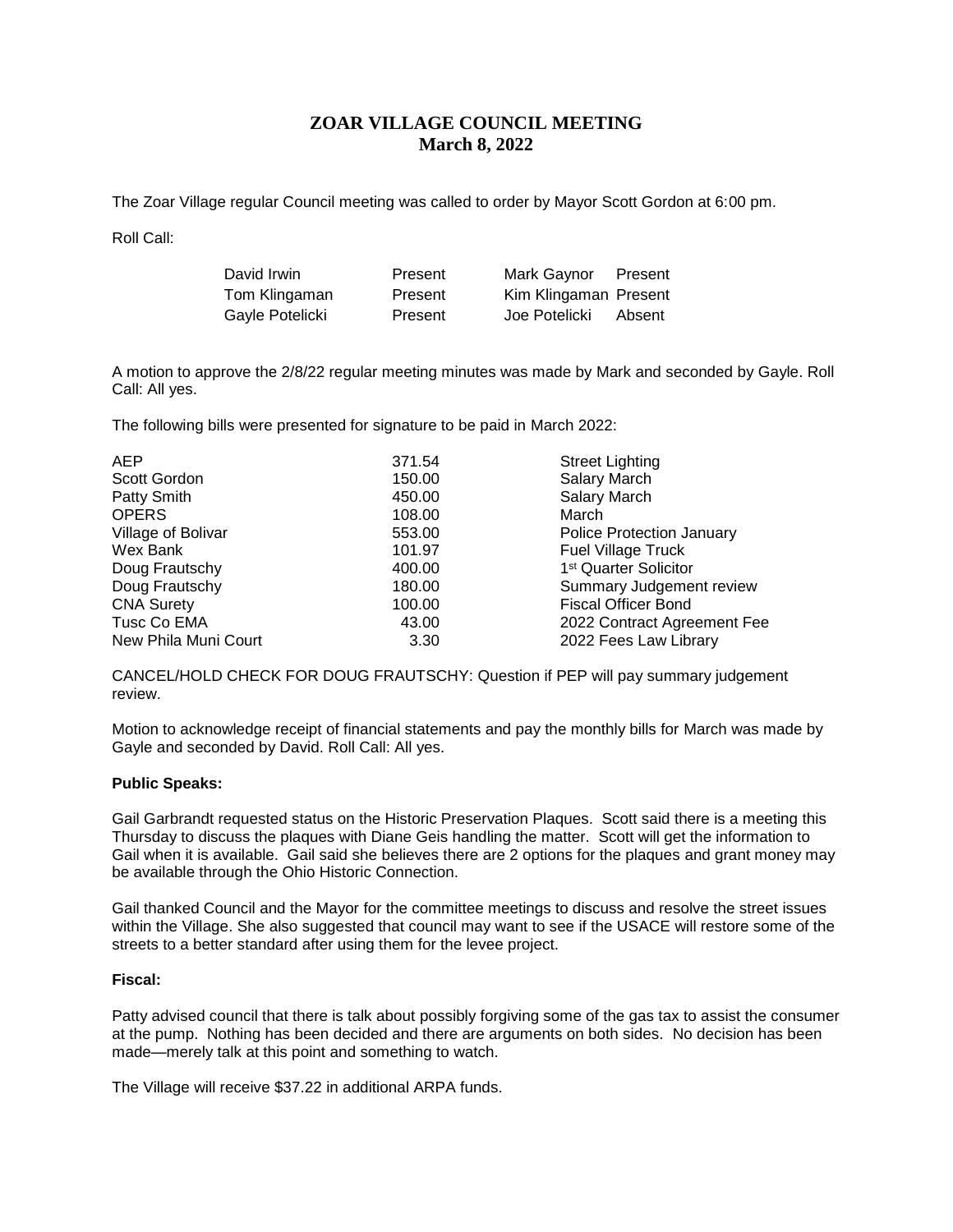Sam.gov for the Village has Mayor Gordon as the administrator. He will have to do the reporting on the APRA funds for the Village. Patty suggested he make sure the link to the Treasury Department is working so the reporting can be timely.

Permanent Appropriations will have a third and final reading this evening. The only change Patty noted when given to council in January was the addition of \$3200 in the General Fund to support the Trail Connection the Mayor will be proposing to council soon. Total Permanent Appropriations 2022 for the Village are:

General Fund \$54,840 Street Fund \$63,250 State Hwy Fund \$10,500 Cemetery Fund \$6,000 Long Term Cemetery Maintenance Fund \$2,000 ARPA \$18,646.27 Fire Protection \$20,590 Police Protection \$10,600 PEP Grant \$2,000 Cemetery Endowment \$2,000 Total: \$190,426.27

## **Street Committee:**

David has scheduled a meeting to walk the Village with a contractor to obtain bids for drainage repairs. He plans to bring the bids to the April council meeting.

David continues to expand the bids for asphalt paving 2022. He said he would like to include some of 2<sup>nd</sup> Street if the funds allow.

David noted that the catch basin at the Post Office will need to be replaced.

Council discussed the possibility of detaching part of Dover Zoar road to the County Engineer department. Scott and David said the county is not taking care of the road and the Village cannot with limited budgets. David stated the road is slipping in places and the guard rail needs repair. Scott stated a survey will need to be done to begin the detaching process. He said the road will likely not survive another season. Scott had also talked with the Army Corps, Eric Downing, about the road detachment. David requested he also ask the USACE personnel working on the levee project about the storm water running down the levee near the intersection of SR 212 and Dover-Zoar road. He said it is crumbling and the soil at the top is eroding badly. Scott already talked with the USACE (Dover Dam office) about the condition of the road and they are aware of the area.

## **Safety Committee:**

Tom conducted a walk through the Village with Joe Brown concerning the condition of the sidewalks.

Jeff Stearns reported a lot of concern about speeding on 2<sup>nd</sup> street. He asked if council would like patrol increased or if they would prefer the officers focus more on  $2<sup>nd</sup>$  street with the time they are allotted currently. Council agreed to stay within the current patrol hours but to focus more on 2nd street. Gayle asked that Jeff report back to council at the next council meeting if he feels the problem warrants additional patrol hours. Scott noted the speed limits drops from 35 to 25 when entering the Village before the Cider Mill.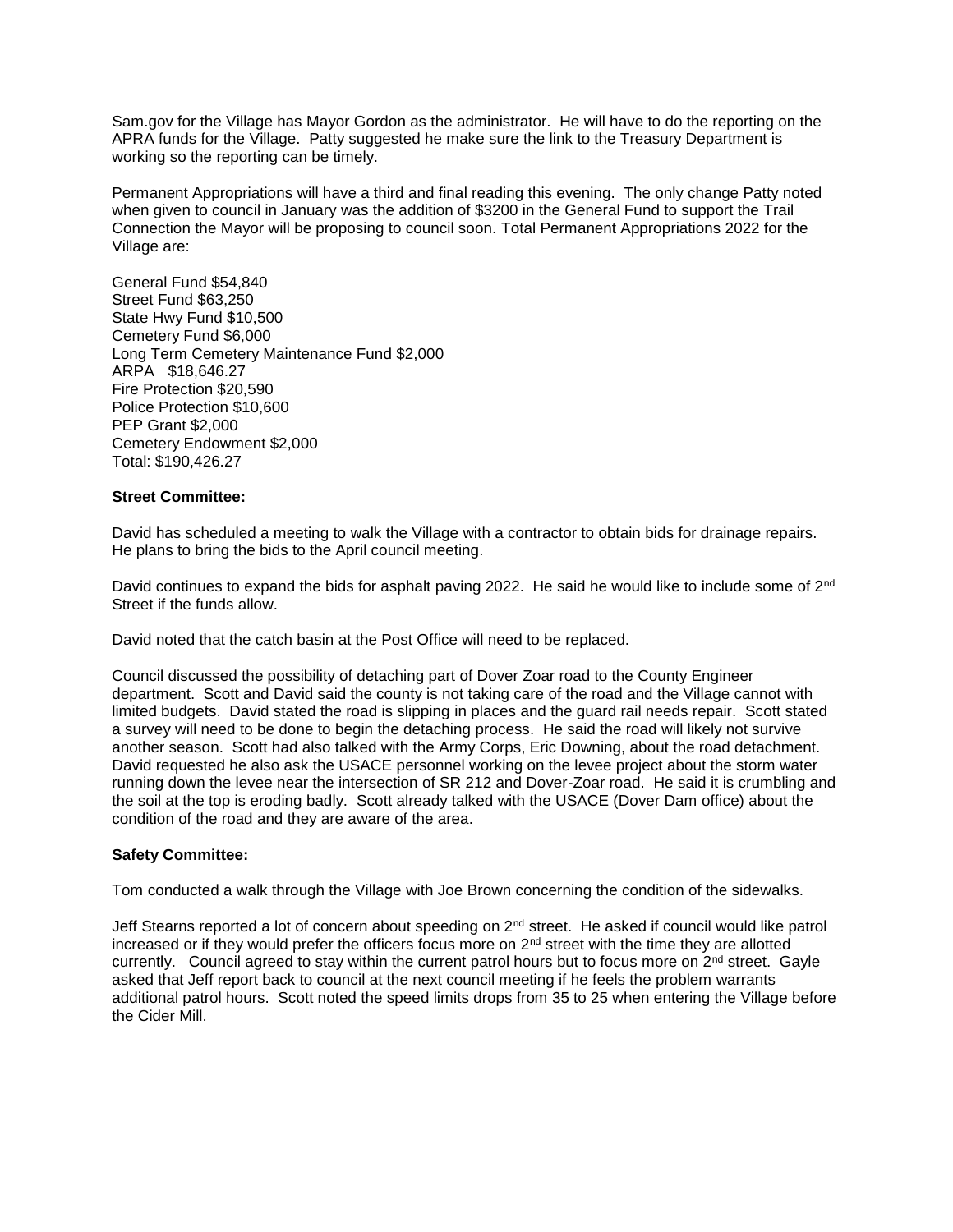## **Planning Commission and Historic Preservation Commission:**

Planning Commission is involved with a number of ordinance revisions. They are currently re-doing the permitting process incorporating a new description of the Zoning Officer who will have the authority to enforce the zoning and preservation codes.

Gayle requested the ordinance requiring the Mayor and a council member to be on the Historic Preservation Commission be re-written to state the Mayor or a Council member can be on the commission but it is not required.

Scott stated a review of the changes at the Coffee Shop is on hold as the business is on the market for sale. The owners reportedly will be moving soon whether the property sells or not. The Conditional Use Permit currently in place will need to be re-applied for with new owners.

All proposed ordinance changes will be presented to council when finalized. A public hearing will also be scheduled.

Gayle requested that all new ordinances be written by the Village Solicitor. The Solicitor charges \$45 per ordinance and should be writing the laws this council is passing into legislation. Patty said she does not feel it is fair to ask Doug to review an ordinance he did not prepare. Gayle stated she would like to see the solicitor write all new ordinances for the Village.

Doug said council can present him with the changes and he can review the changes.

#### **Cemetery Board:**

None.

**Solicitor Report:** None

#### **Mayor's Notes:**

USACE will be on site this month. They will be moving a gas line at the end of  $1<sup>st</sup>$  Street. They will also be installing a banner on the fence letting people know the Village is open for business.

ARPA final rules go into effect/official final form on 4/11/2022. Scott listened to a webinar concerning the use of funds and said it was difficult to pin down whether the projects the Village has considered are within the guidelines. Patty stated the Village can report a loss of revenue to satisfy the reporting requirements. The funds then can be used for a variety of programs. She said the options are pretty wide open.

Scott said various Village roadways are a complex issue with a lot of different situations. Some are vacated, some are dead ended. He feels each situation will need to be looked at as it exists before decisions can be made. All streets going toward the levee were dead ended when the levee was built. Scott stated he found when searching the Village records that if a street was vacated an Ordinance does exist. Scott called for a work session of council on March 21<sup>st</sup> at 6pm to pull all the information together on the status of the streets and work toward a solution and decision as to what to do with each situation.

Scott sent all of council the Health Departments rules on mosquito spraying. The Village is signed up for spraying for 2022. The Health Department will not spray just because of complaints that the mosquitos are bad. They deem spraying is necessary when a health concern is known to be present or the specific count of mosquitos is exceeded.

Trail group information will be presented at the April regular council meeting.